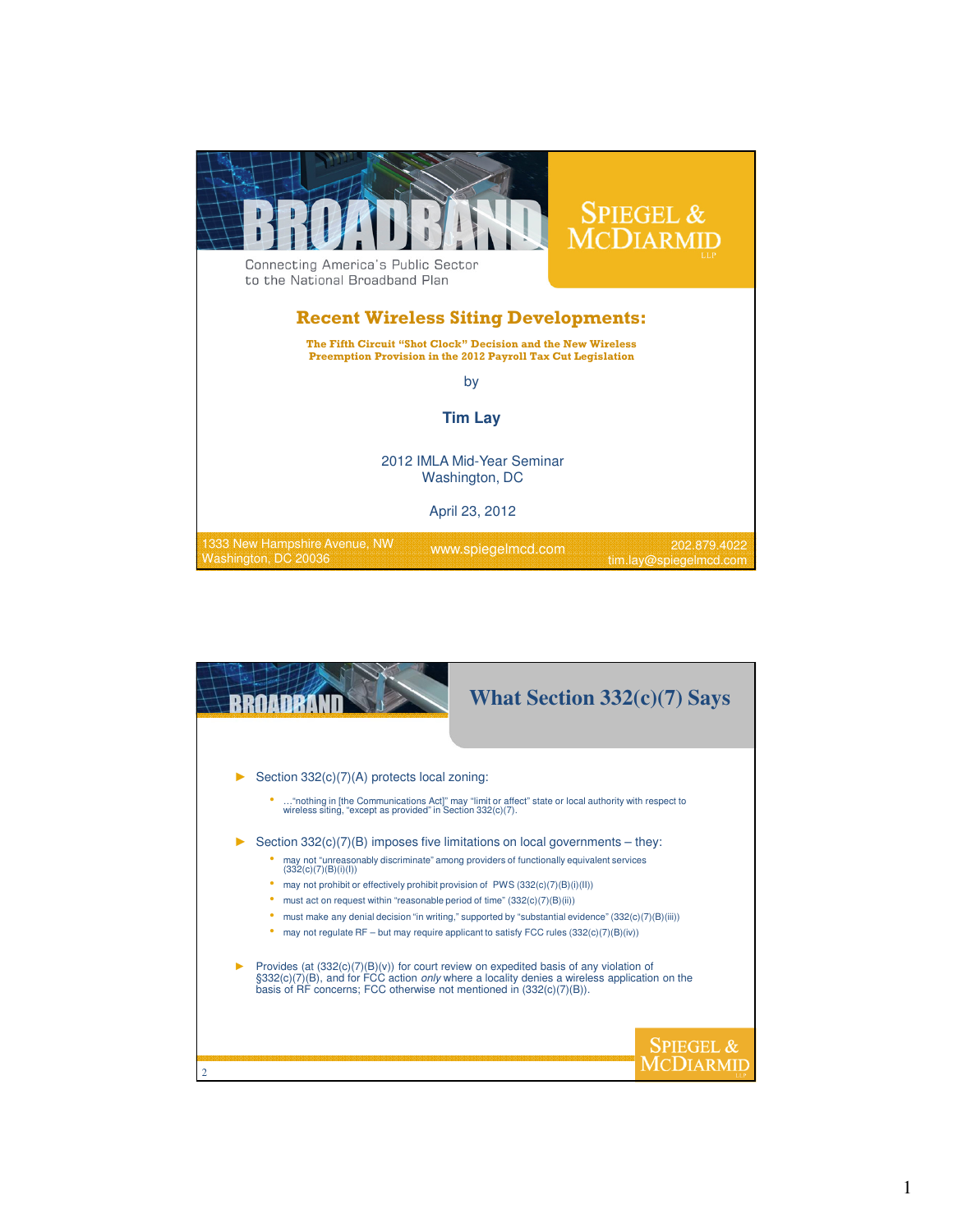

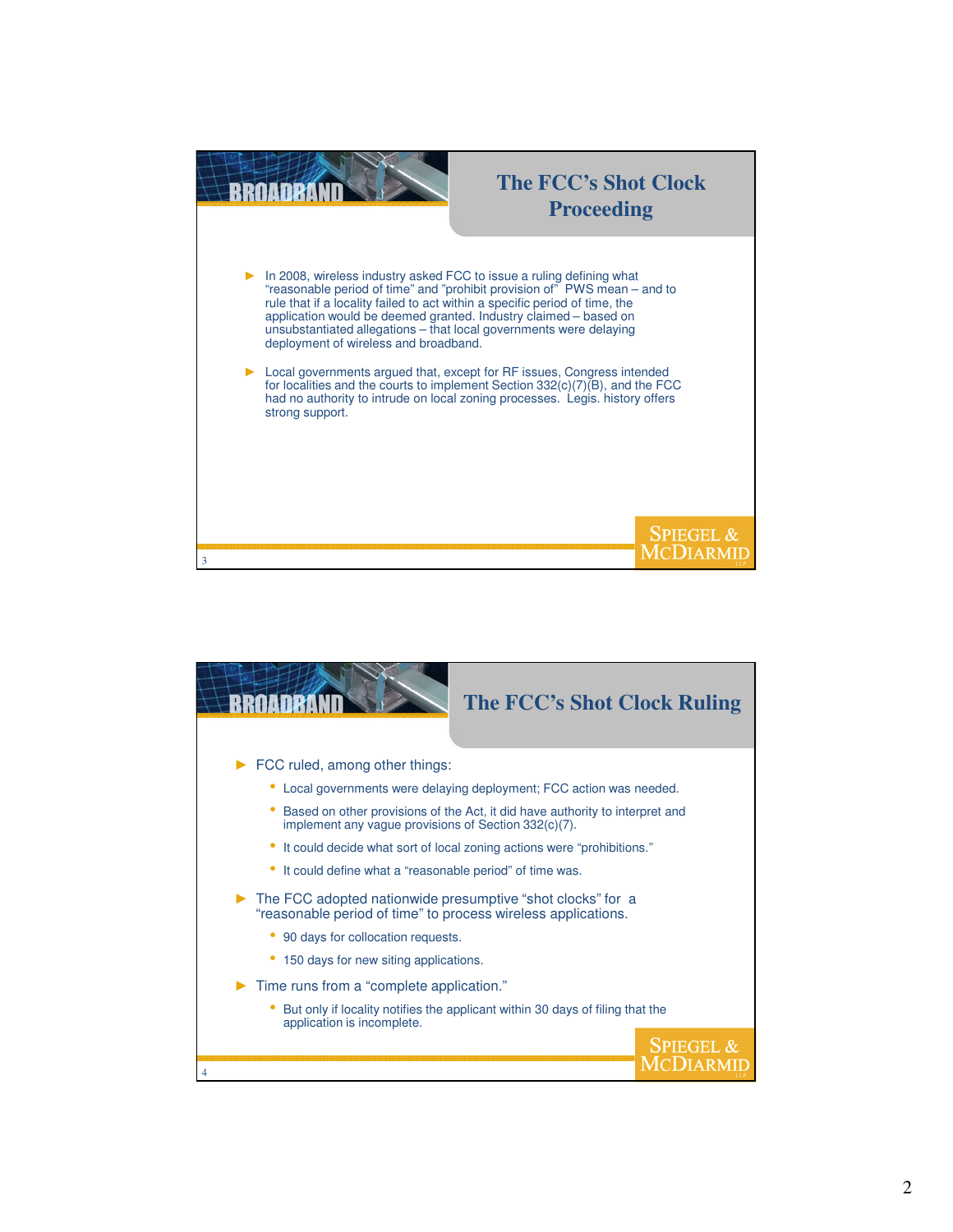

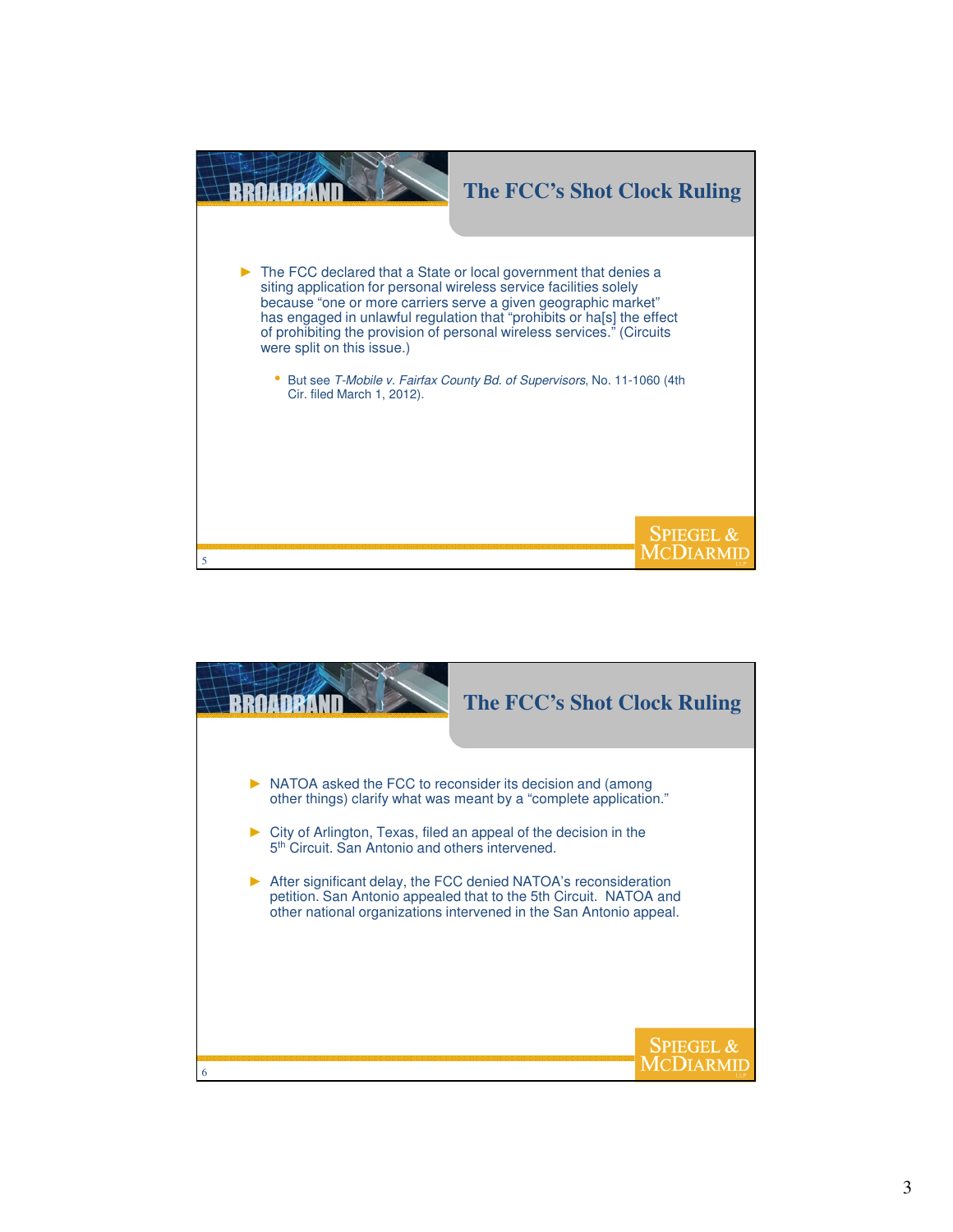

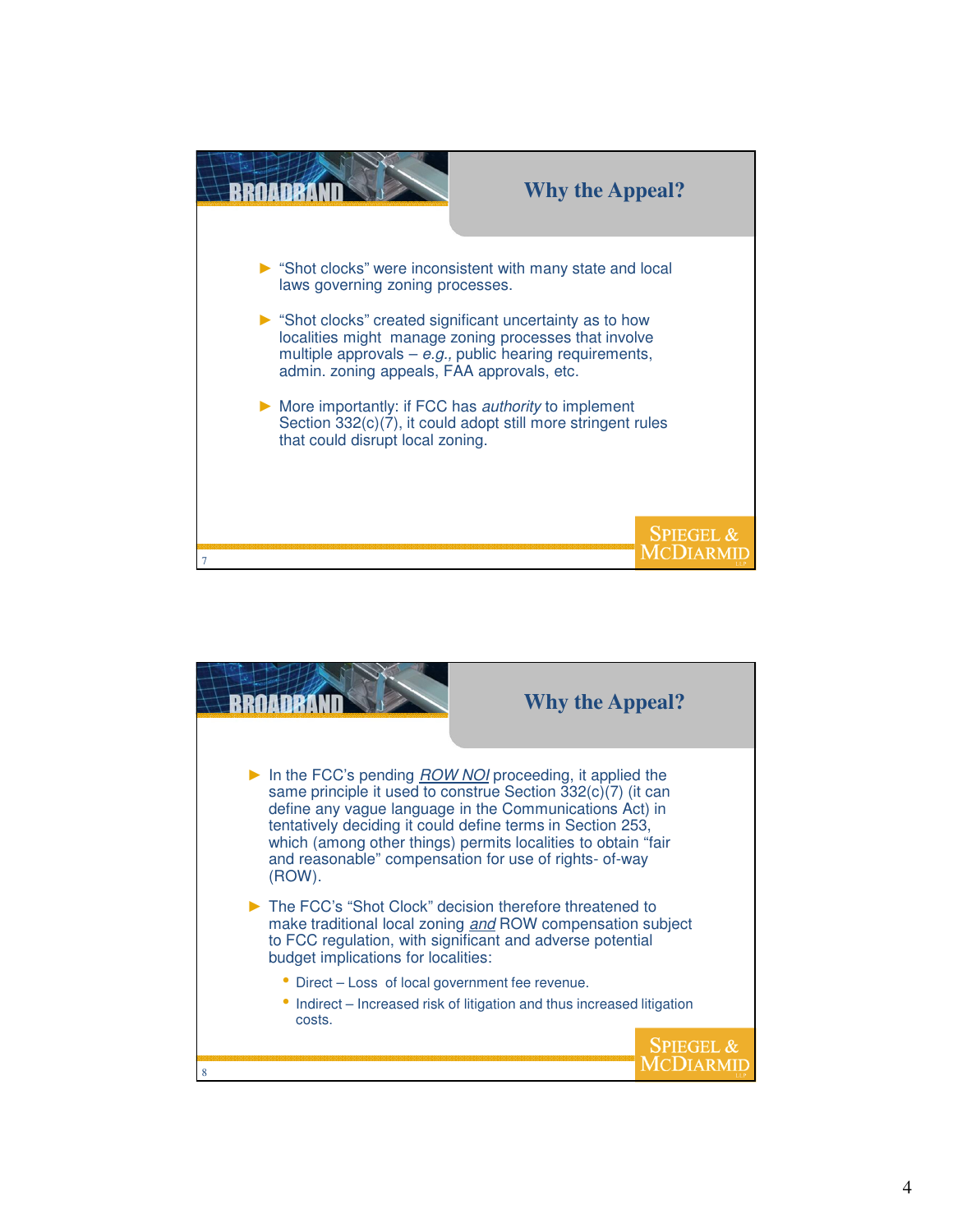

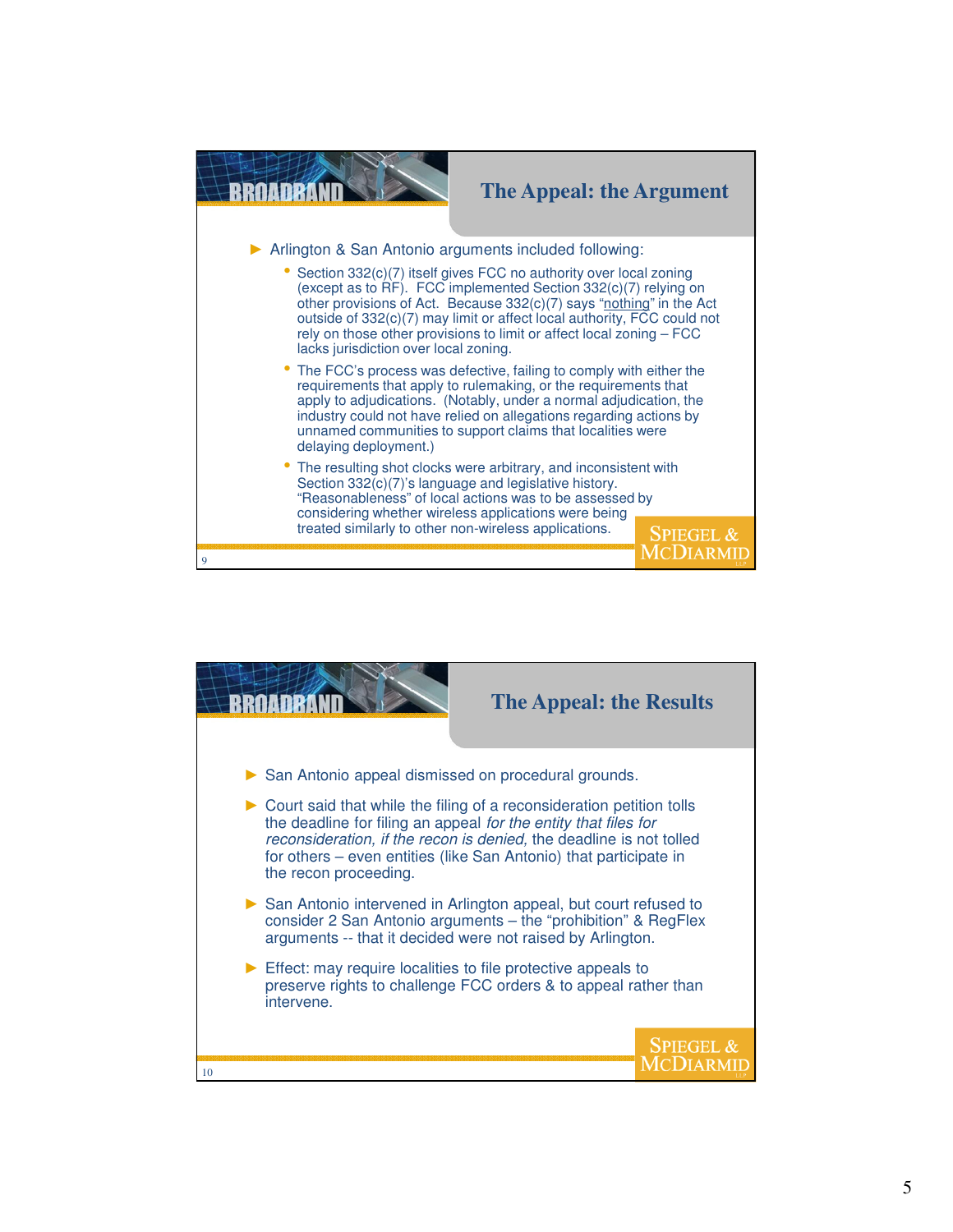

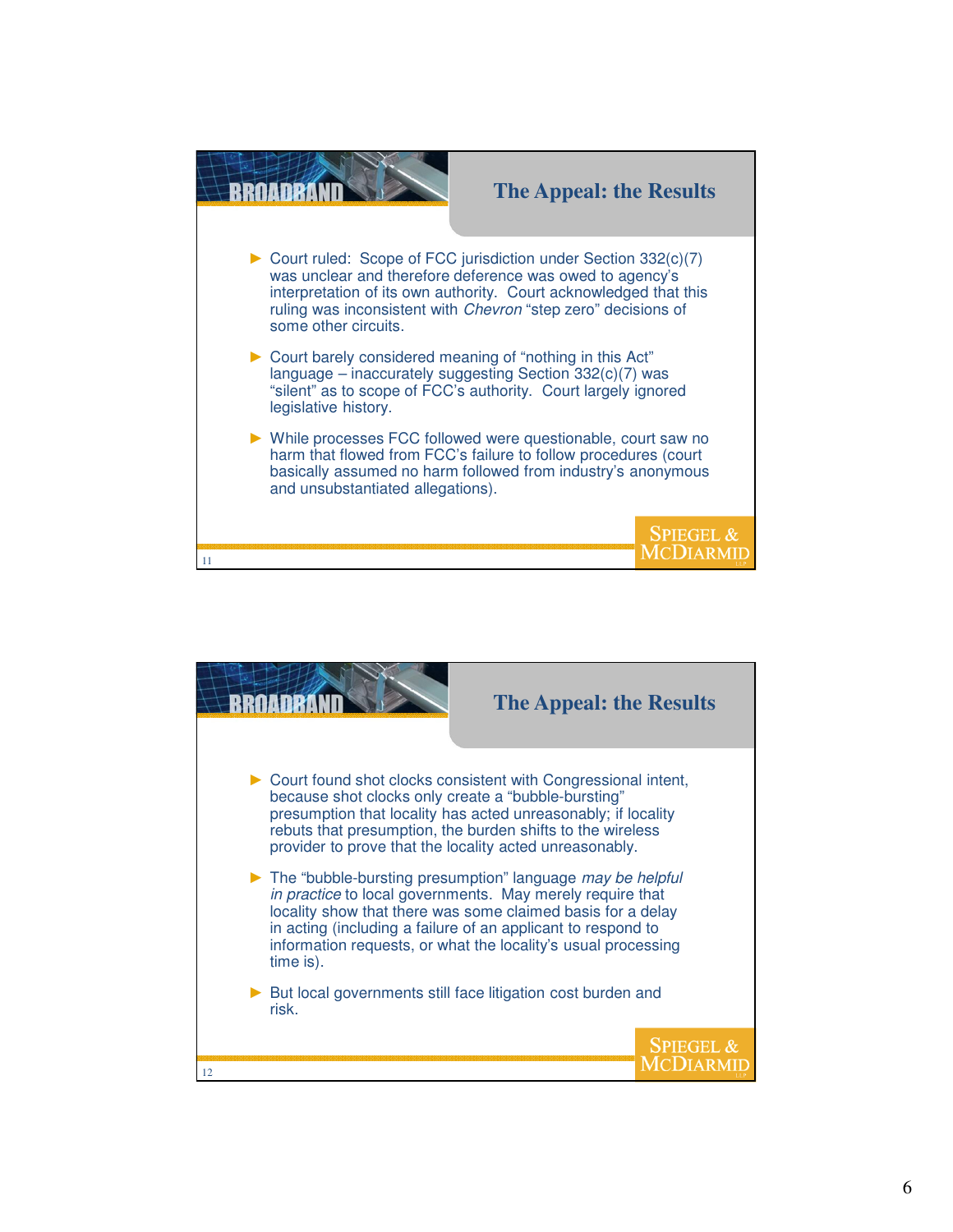

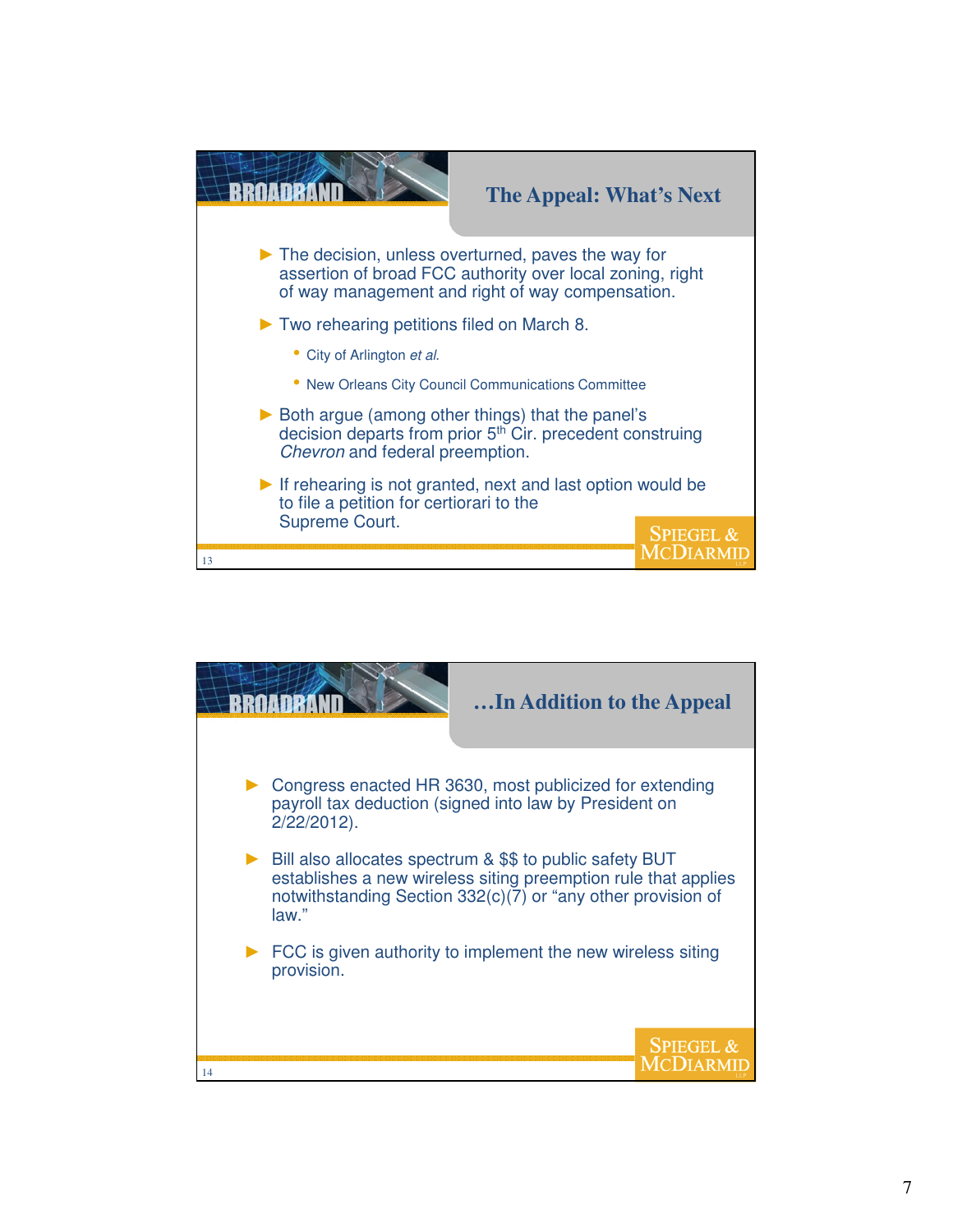| RRAADRANN                                                                                                                                                                                                                                                                          | <b>Wireless Collocation</b><br><b>Under HR 3630</b> |                      |  |
|------------------------------------------------------------------------------------------------------------------------------------------------------------------------------------------------------------------------------------------------------------------------------------|-----------------------------------------------------|----------------------|--|
| Sec. 6409. WIRELESS FACILITIES DEPLOYMENT.                                                                                                                                                                                                                                         |                                                     |                      |  |
| (a) Facilities Modifications                                                                                                                                                                                                                                                       |                                                     |                      |  |
| (1) "IN GENERAL  a State or local government may not deny, and shall<br>approve, any eligible facilities request for a modification of an existing<br>wireless tower or base station that does not substantially change the<br>physical dimensions of such tower or base station.' |                                                     |                      |  |
| (2) ELIGIBLE FACILITIES REQUEST.—For purposes of this subsection, the<br>term "eligible facilities request" means any request for modification of an<br>existing wireless tower or base station that involves—                                                                     |                                                     |                      |  |
| (A) collocation of new transmission equipment;                                                                                                                                                                                                                                     |                                                     |                      |  |
| (B) removal of transmission equipment; or                                                                                                                                                                                                                                          |                                                     |                      |  |
| (C) replacement of transmission equipment.                                                                                                                                                                                                                                         |                                                     |                      |  |
| (3) APPLICABILITY OF ENVIRONMENTAL LAWS.-Nothing in paragraph<br>$(1)$ shall be construed to relieve the Commission from the requirements of<br>the National Historic Preservation Act or the National Environmental Policy<br>Act of 1969.                                        |                                                     |                      |  |
| 15                                                                                                                                                                                                                                                                                 |                                                     | <b>SPIEGEL &amp;</b> |  |

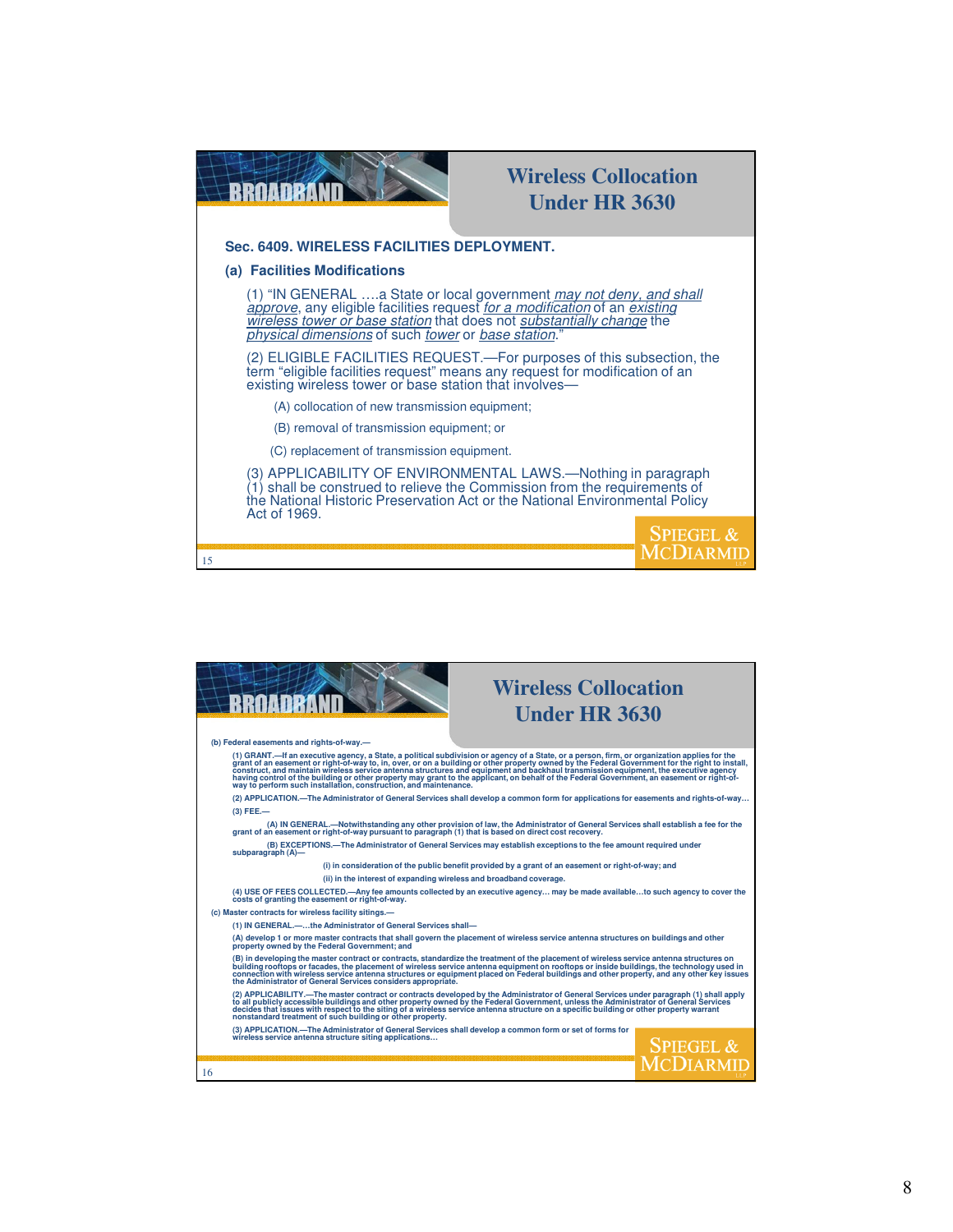|                  | <b>What Does the New Zoning</b><br><b>Preemption Mean?</b>                                                                                                                                                                                                                                                                                                                                                               |  |
|------------------|--------------------------------------------------------------------------------------------------------------------------------------------------------------------------------------------------------------------------------------------------------------------------------------------------------------------------------------------------------------------------------------------------------------------------|--|
| Undefined terms  | Maybe?                                                                                                                                                                                                                                                                                                                                                                                                                   |  |
| "Wireless tower" | FCC Programmatic Agreement: "Tower" is any<br>structure built for the sole or primary purpose<br>of supporting antennas and their associated<br>facilities used to provide FCC-licensed<br>services A water tower, utility tower, or other<br>structure built primarily for a purpose other<br>than supporting FCC-licensed services is not a<br>"tower" for purposes of the Agreement, but is a<br>non-tower structure. |  |
| 17               | <b>SPIEGEL &amp;</b>                                                                                                                                                                                                                                                                                                                                                                                                     |  |

|                 | <b>What Does the New Zoning</b><br><b>Preemption Mean?</b>                                                                                                                                                                                                                                                                                                                                                                                                   |
|-----------------|--------------------------------------------------------------------------------------------------------------------------------------------------------------------------------------------------------------------------------------------------------------------------------------------------------------------------------------------------------------------------------------------------------------------------------------------------------------|
| Undefined terms | Maybe?                                                                                                                                                                                                                                                                                                                                                                                                                                                       |
| "Collocation"   | FCC Programmatic Agreement: Collocation<br>"means the mounting or installation of an<br>antenna on an existing tower, building or<br>structure for the purpose of transmitting and/or<br>receiving radio frequency signals for<br>communications purposes." Under the<br>Agreement, the term "collocation" includes<br>excavation and the placement of equipment<br>necessarily or reasonably associated with the<br>mounting or installation of an antenna. |
|                 | <b>SPIEGEL &amp;</b>                                                                                                                                                                                                                                                                                                                                                                                                                                         |
| 18              |                                                                                                                                                                                                                                                                                                                                                                                                                                                              |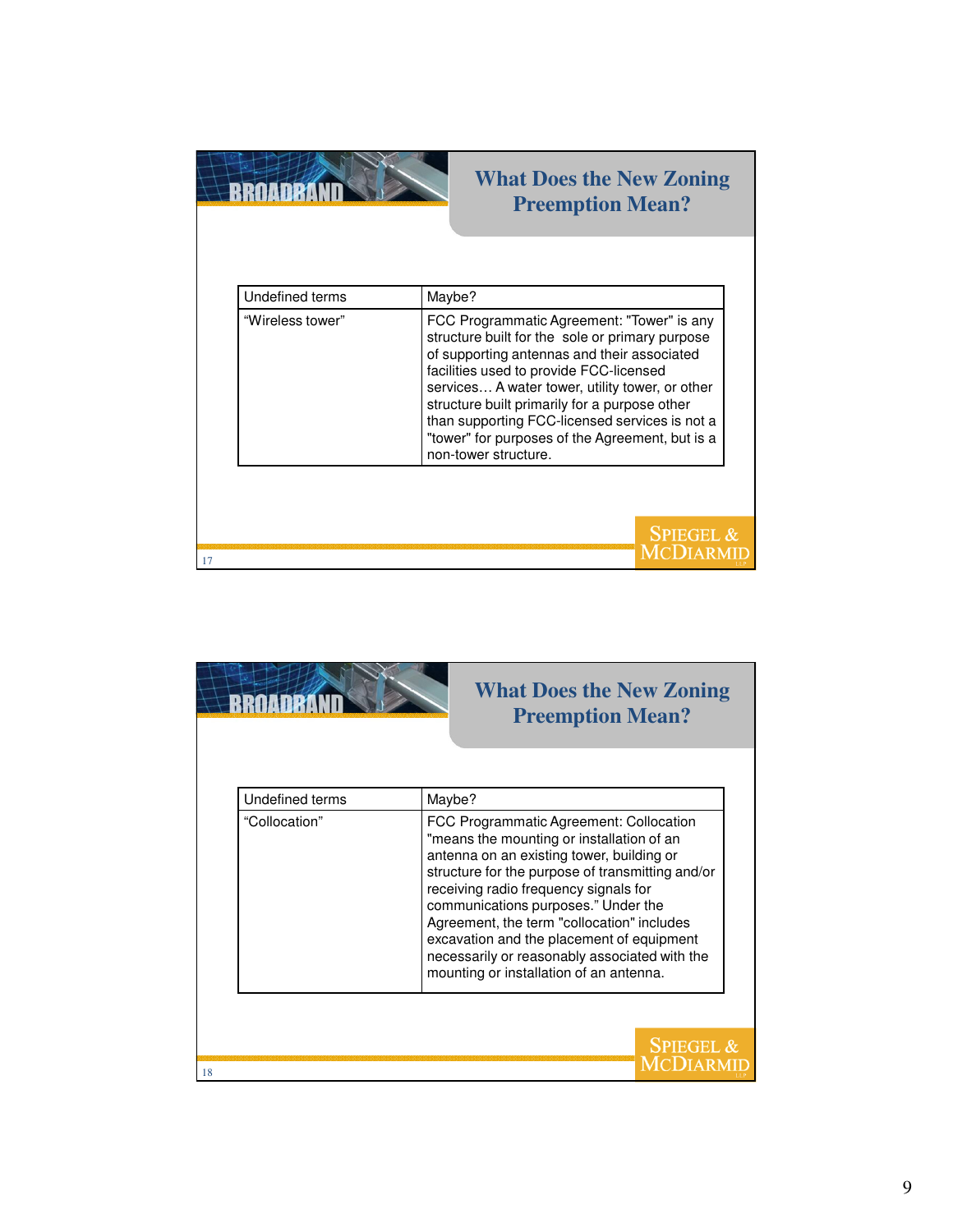| <b>Undefined terms</b> | Maybe?                                                                                                                                                                                                                                                                                                                                                                                       |  |
|------------------------|----------------------------------------------------------------------------------------------------------------------------------------------------------------------------------------------------------------------------------------------------------------------------------------------------------------------------------------------------------------------------------------------|--|
| "Base station"         | • Part 90 (Private Land Mobile Radio Services)<br>defines as "A station at a specified site authorized<br>to communicate with mobile stations."<br>• Part 22 (Public Mobile Services) defines "base<br>transmitter" as "A stationary transmitter that<br>provides radio telecommunications service to<br>mobile and/or fixed receivers, including those<br>associated with mobile stations." |  |

|                                                   | <b>What Does the New Zoning</b><br><b>Preemption Mean?</b>                                                                                                                                         |  |  |
|---------------------------------------------------|----------------------------------------------------------------------------------------------------------------------------------------------------------------------------------------------------|--|--|
| Undefined terms                                   | Maybe?                                                                                                                                                                                             |  |  |
| "substantially change the<br>physical dimensions" | If a change in any physical dimension created a<br>hazard to public safety (regardless of relative size)<br>would that be substantial? A change that made an<br>area inaccessible to the disabled? |  |  |
|                                                   | Weight or wind-loading changes?                                                                                                                                                                    |  |  |
|                                                   | Noise characteristics?                                                                                                                                                                             |  |  |
|                                                   | Changes that cause facility to intrude on, or<br>increase contaminant risk in, sensitive areas?                                                                                                    |  |  |
|                                                   | Changes that expose structures on a stealth<br>facility?                                                                                                                                           |  |  |
|                                                   | • What about changes to grandfathered, non-<br>conforming use towers?                                                                                                                              |  |  |
|                                                   |                                                                                                                                                                                                    |  |  |
| 20                                                | <b>SPIEGEL &amp;</b>                                                                                                                                                                               |  |  |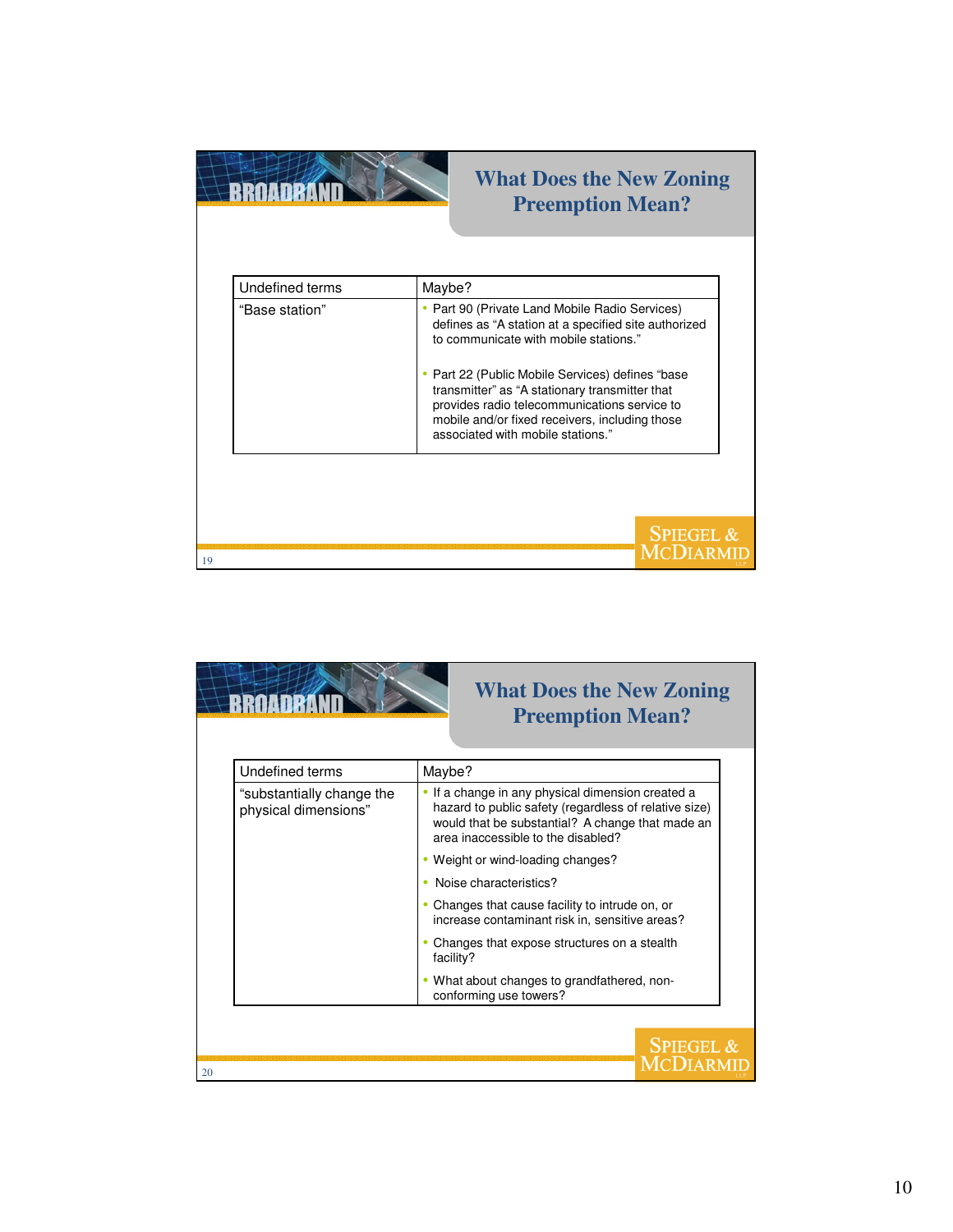

## **What Does the New Zoning Preemption Mean?**

| Undefined terms                                         |
|---------------------------------------------------------|
| "substantially<br>change the"<br>physical<br>dimensions |